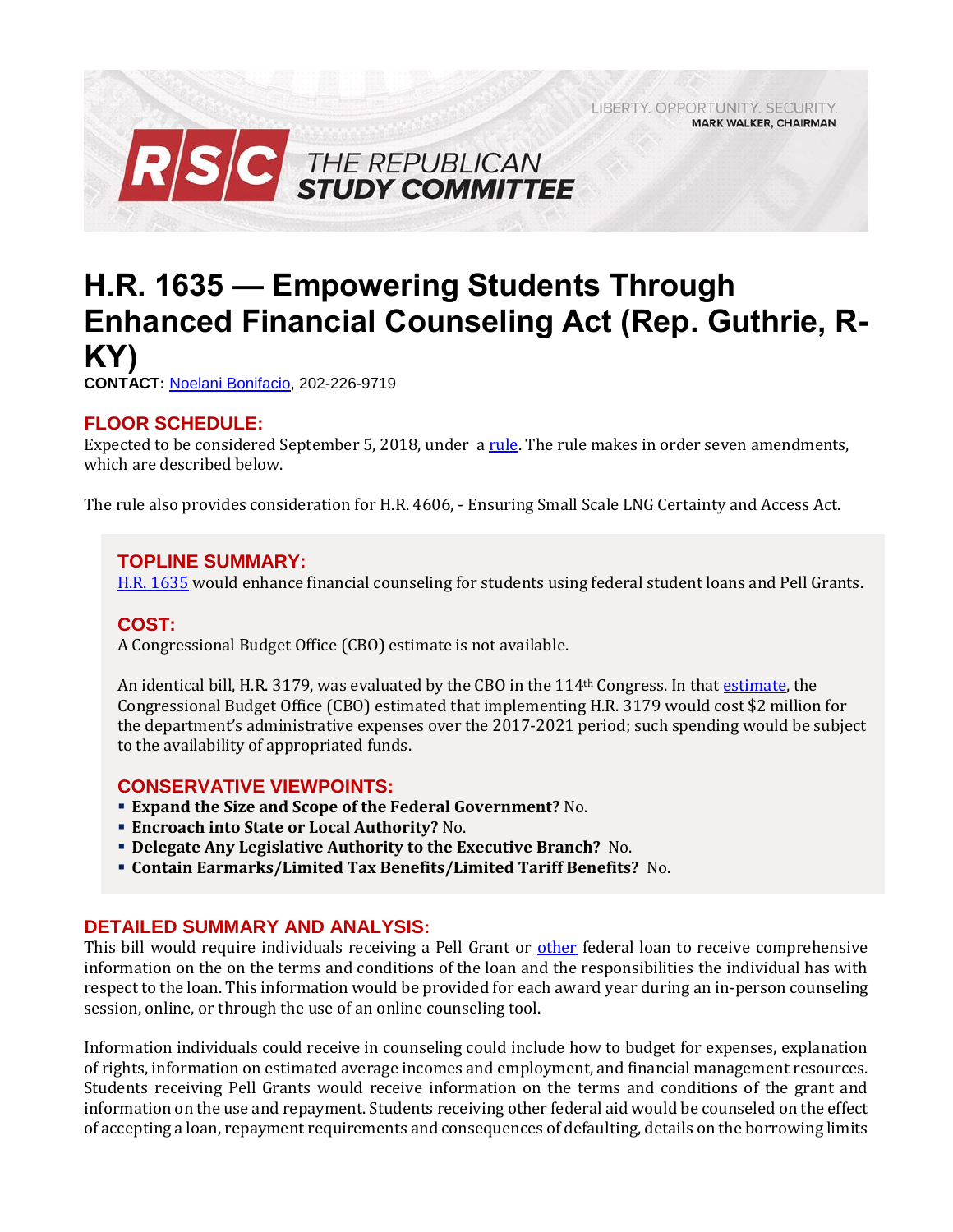and information on interest accrual, and an encouragement to use federal loans prior to taking on private loans. Borrowers receiving [parent PLUS loans](https://studentaid.ed.gov/sa/types/loans/plus) for dependent students would receive similar information to borrowers of other federal loans in addition to the estimate of projected monthly payments, outstanding balance on the loans, and repayment options.

Under [current law,](http://uscode.house.gov/view.xhtml?req=(title:20%20section:1092%20edition:prelim)%20OR%20(granuleid:USC-prelim-title20-section1092)&f=treesort&edition=prelim&num=0&jumpTo=true) prior to completion of the course of study for which the borrower enrolled at the institution, exit counseling for borrowers would be required. The bill would require the counseling to include a summary of the outstanding balance of principal and interest due, and explanation of the grace period preceding repayment, and an explanation of rights.

The secretary would be required to conduct a rigorous, longitudinal study of the impact and effectiveness of the student loan counseling.

The bill would provide that \$2 million from the amount authorized for the Department of Education's [Financial Awareness Counseling Tool](https://studentloans.gov/myDirectLoan/counselingInstructions.action) would be available to carry out the requirements of the legislation. No additional fund would be authorized.

H.R. 1635 contains identical language to H.R. 3179, which passed the House in the 114th Congress under suspension on July 11, 2016. The RSC's legislative bulletin for H.R. 3179 can be found [here.](https://rsc-walker.house.gov/sites/republicanstudycommittee.house.gov/files/2016LB/Legislative_Bulletin_Suspensions_July_11_2016.02.pdf)

# **AMENDMENTS MADE IN ORDER:**

- 1. [Stefanik \(R-NY\)](https://amendments-rules.house.gov/amendments/AMDT_001_xml%20-%20Stefanik94180858505850.pdf) The amendment would require institutions to include an explanation of how the student may seek additional financial assistance as a result of a change in the student's financial circumstances. The provision would apply to all students receiving financial aid under this bill, instead of only Pell Grant recipients.
- 2. [Murphy, Stephanie \(D-FL\)](https://amendments-rules.house.gov/amendments/AMDT_007_xml%20Murphy831181530113011.pdf) The amendment would require that if a student transfers, the loan amount received by the student before the transfer must be used to determine the student's aggregate loan amount, whether or not the courses are accepted by the student's new institution.
- 3. [O'Halleran \(D](https://amendments-rules.house.gov/amendments/AMDT_010_xml%20O%E2%80%99Halleran%20and%20Bera94180921282128.pdf)-FL) The amendment would require counseling to disclose the anticipated monthly payment for any income-driven payment plans the student is eligible for.
- 4. [Lewis, Jason \(R-MN\)](https://amendments-rules.house.gov/amendments/LEWMN_1635831181531323132.pdf) The amendment would require Parent PLUS borrowers to be notified that some students may qualify for other financial aid, and the student should consider accepting grants, scholarships, and work-study jobs before borrowing Parent PLUS loans. The bill would also require the borrower to be provided with the option to pay loans while the student is in school.
- 5. [Allen \(R-GA\)](https://amendments-rules.house.gov/amendments/AMDT_005_xml831181615211521.pdf) The amendment would clarify that the bill does not prohibit an institution from providing additional information or counseling to federal student aid recipients, as long as it is not considered a condition for the disbursement of aid.
- 6. Hartzler  $(R-MO)$  The amendment would allow institutions to encourage individuals to attend inperson counseling.
- 7. [Jayapal \(D-WA\)](https://amendments-rules.house.gov/amendments/JAYAPA_110_xml94180814101410.pdf) The amendment would require institutions to include an explanation that the borrower may be approached by third-party student debt relief companies, and the borrower should use caution, as these services are often already offered to borrowers free of charge.

#### **COMMITTEE ACTION:**

H.R. 1635 was introduced on March 20, 2017, and referred to the House Committee on Education and the Workforce. The Committee has not yet taken action on the bill.